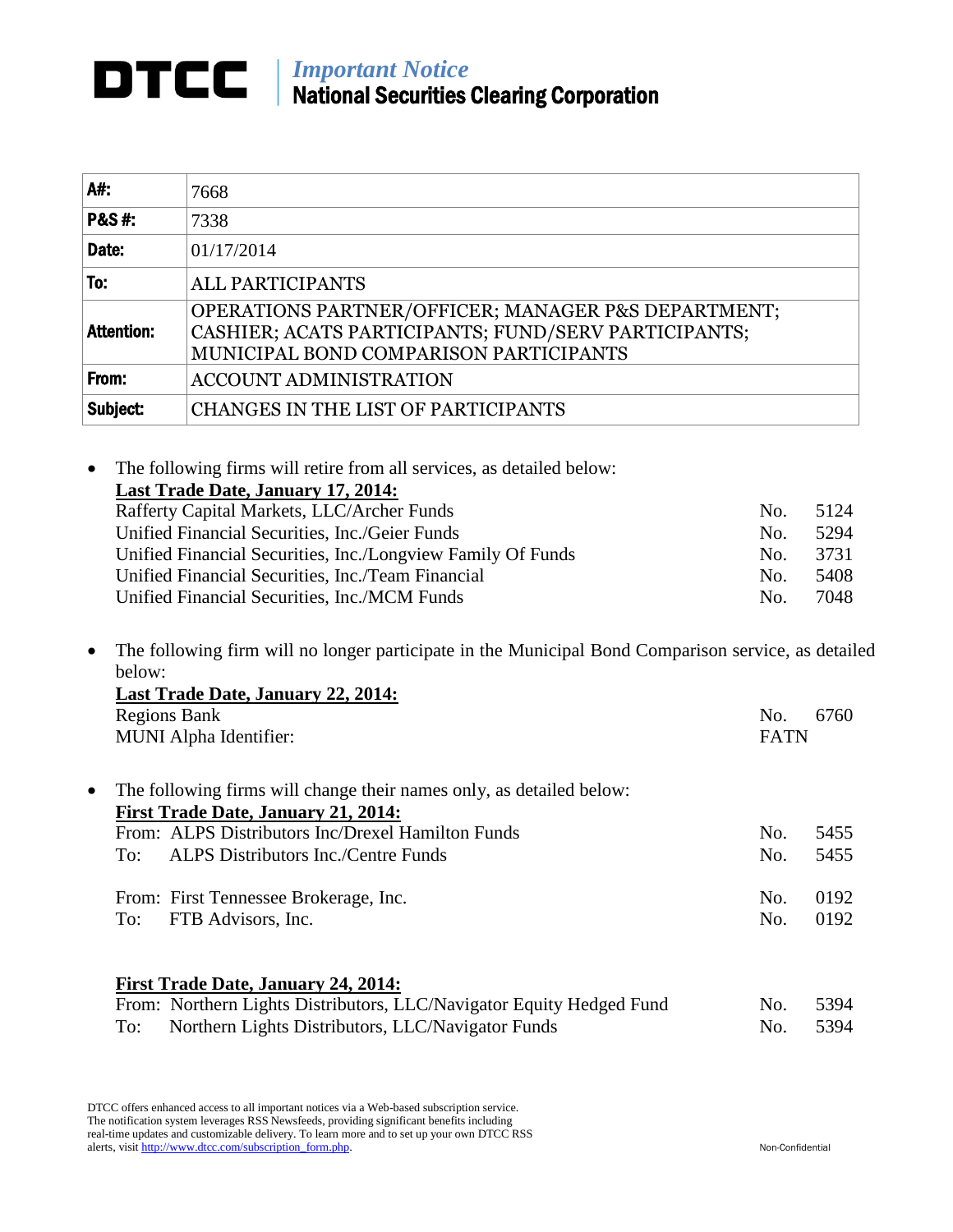|           | From: Northern Lights Distributors, LLC/7Twelve Balanced Fund                                                                                      | No.        | 5604         |
|-----------|----------------------------------------------------------------------------------------------------------------------------------------------------|------------|--------------|
|           | Northern Lights Distributors, LLC/7Twelve Balanced Portfolio<br>To:                                                                                | No.        | 5604         |
|           | From: Northern Lights Distributors, LLC/Bluerock Total Income + Real Estate Fund No.                                                               |            | 3387         |
|           | Northern Lights Distributors, LLC/Total Income + Real Estate Fund<br>To:                                                                           | No.        | 3387         |
|           | From: Northern Lights Distributors, LLC/Copeland Risk Managed Dividend                                                                             |            |              |
|           | Growth Fund                                                                                                                                        | No.        | 5395         |
|           | Northern Lights Distributors, LLC/Copeland Funds<br>To:                                                                                            | No.        | 5395         |
|           | From: Northern Lights Distributors, LLC/North Star Opportunity Fund                                                                                | No.        | 3783         |
|           | Northern Lights Distributors, LLC/North Star Funds<br>To:                                                                                          | No.        | 3783         |
|           | From: Northern Lights Distributors, LLC/SCA Funds                                                                                                  | No.        | 5396         |
|           | Northern Lights Distributors, LLC/Granite Harbor Funds<br>To:                                                                                      | No.        | 5396         |
|           | From: Northern Lights Distributors, LLC/BTS Bond Asset Allocation Fund                                                                             | No.        | 5401         |
|           | Northern Lights Distributors, LLC/BTS Funds<br>To:                                                                                                 | No.        | 5401         |
| $\bullet$ | The following firm will begin participation in the MF Daily Price & Rate service, as detailed below:<br><b>First Trade Date, January 16, 2014:</b> |            |              |
|           | Quasar Distributors, LLC/Collins Capital Funds                                                                                                     | No.        | 3306         |
| $\bullet$ | The following participant of the Depository Trust Company will begin participation in the ACATS<br>service as detailed below:                      |            |              |
|           | <b>First Trade Date, January 21, 2014:</b>                                                                                                         |            |              |
|           | Pensco Trust Company                                                                                                                               | No.        | 5998         |
| $\bullet$ | The following firm will begin participation in the DTCC Payment aXis service, as detailed below:<br><b>First Trade Date, January 22, 2014:</b>     |            |              |
|           | SunAmerica Capital Services, Inc.                                                                                                                  | No.        | 5718         |
| $\bullet$ | The following firm will begin participation in the NYSE Listed service, as detailed below:<br><b>First Trade Date, January 27, 2014:</b>           |            |              |
|           | Industrial and Commercial Bank of China Financial Services LLC/Equity Clearance No.<br>NYSE Alpha Identifier:                                      | <b>IBF</b> | 0824         |
| $\bullet$ | The following firms will begin participation in the Alternative Investment Products service, as<br>detailed below:                                 |            |              |
|           | <b>First Trade Date, January 16, 2014:</b>                                                                                                         |            |              |
|           | Realty Capital Securities, LLC<br><b>Realty Capital Securities, LLC</b>                                                                            | No.<br>No. | 1476<br>1478 |
|           | <b>MAM Global Financial Services LLC</b>                                                                                                           | No.        | 1205         |
|           |                                                                                                                                                    |            |              |
|           | <b>First Trade Date, January 17, 2014:</b>                                                                                                         |            |              |

LaSalle Investment Management, Inc. 1461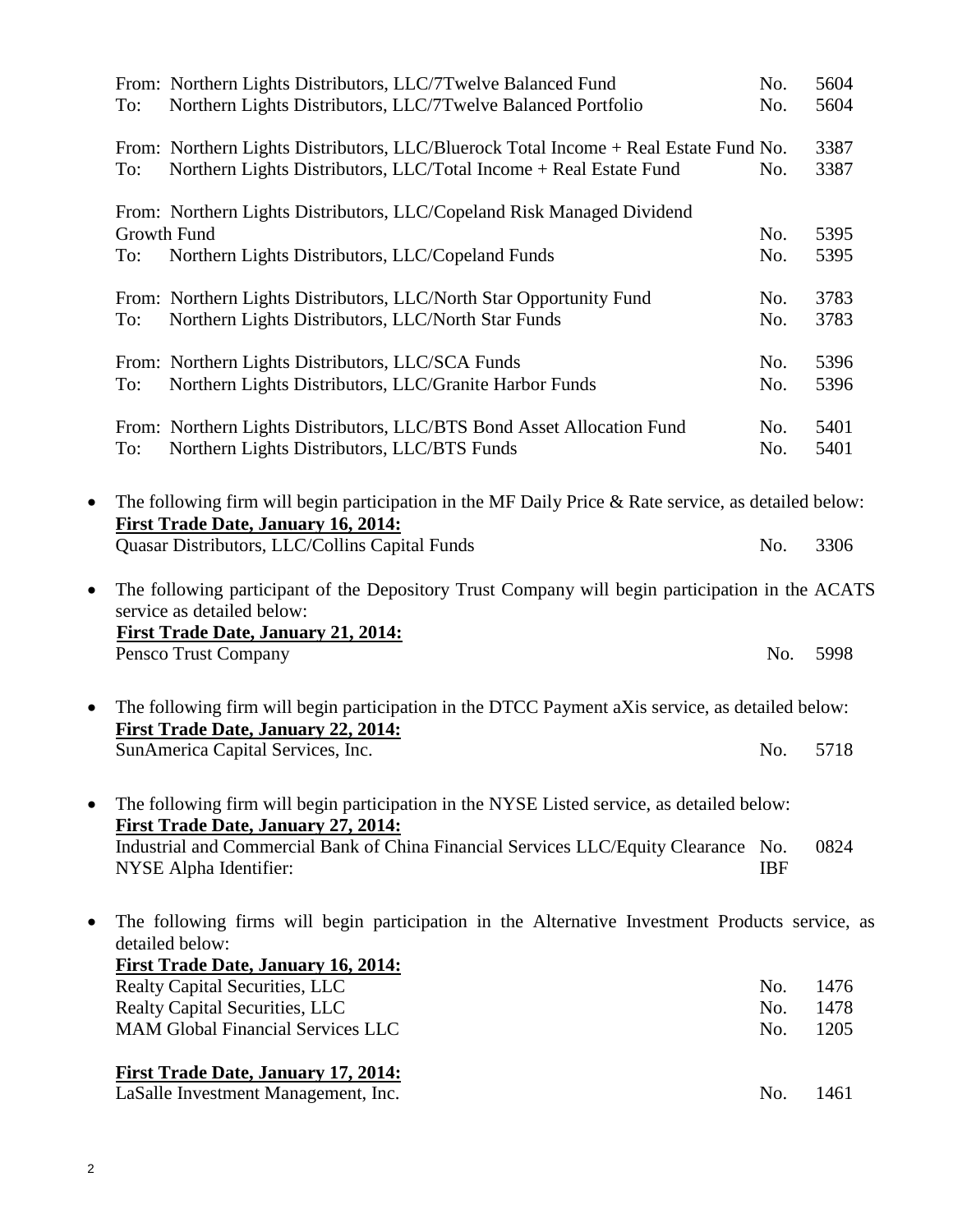• The following Data Services Only member will begin participation in the Networking, Omni/SERV Activity & Position and Omni/SERV 529 Aggregation services, as detailed below: **First Trade Date, January 17, 2014:**

Delta Data Software, Inc. 6945 Networking Symbol: LU Contact: Kem Hutchinson Phone: (706) 324-0855 x184

 Please update the NSCC Directory dated January 2014 (for OTC Executed-By List and for Municipal Bond Comparison System) as detailed below:

|                                               | <b>Clearing Broker</b><br><b>Identifiers</b> |         | <b>Executing Broker</b><br><b>Identifiers</b> |         |
|-----------------------------------------------|----------------------------------------------|---------|-----------------------------------------------|---------|
|                                               | Alpha                                        | Numeric | Alpha                                         | Numeric |
| <b>Clearing Broker Change Effective</b>       |                                              |         |                                               |         |
| <b>First Trade Date, January 22, 2014</b>     |                                              |         |                                               |         |
| From: Finance 500, Inc.                       | <b>PFCL</b>                                  | 0158    | <b>FANC</b>                                   |         |
| To:<br>Finance 500, Inc.                      | <b>LGNT</b>                                  | 0052    | <b>FANC</b>                                   |         |
| Delete Last Trade Date, January 15, 2014      |                                              |         |                                               |         |
| Guzman & Co.                                  | <b>SILK</b>                                  | 0501    | <b>GUZM</b>                                   |         |
| Kellogg Capital Markets LLC                   | <b>SILK</b>                                  | 0501    | <b>KEGG</b>                                   |         |
| First New York Securities L.L.C.              | <b>SILK</b>                                  | 0501    | <b>MPFG</b>                                   |         |
| Rothschild Lieberman LTD                      | <b>SILK</b>                                  | 0501    | <b>RSEC</b>                                   |         |
| <b>Add First Trade Date, January 21, 2014</b> |                                              |         |                                               |         |
| WNJ Capital, Inc.                             | <b>FSWC</b>                                  | 0309    | <b>WNJC</b>                                   |         |
| Western International Securities, Inc.        | WEDB                                         | 0103    | WISW                                          |         |

• Please update the NSCC Directory dated January 2014 (for OTC Executed-By List) as detailed below:

|     |                                                                      |             | <b>Clearing Broker</b><br>Identifiers |             | <b>Executing Broker</b><br>Identifiers |  |
|-----|----------------------------------------------------------------------|-------------|---------------------------------------|-------------|----------------------------------------|--|
|     |                                                                      | Alpha       | Numeric                               | Alpha       | Numeric                                |  |
|     | <b>Clearing Broker Change Effective First</b>                        |             |                                       |             |                                        |  |
|     | Trade Date, January 24, 2014<br>From: Emerging Growth Equities, Ltd. | <b>NFSC</b> | 0226                                  | <b>EGRO</b> |                                        |  |
| To: | Emerging Growth Equities, Ltd.                                       | <b>ECUT</b> | 0100                                  | <b>EGRO</b> |                                        |  |